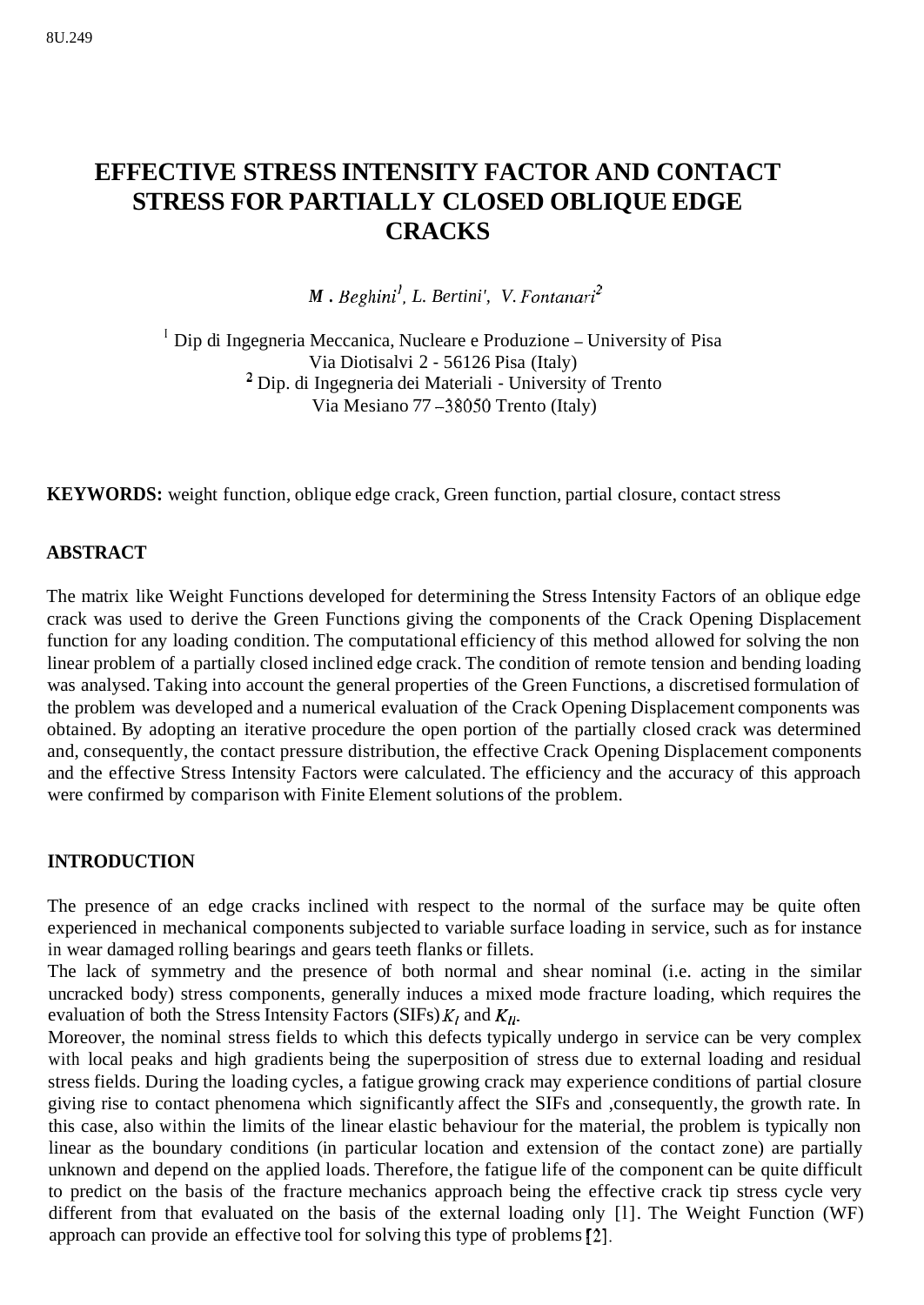The problem of partial crack closure in the case of symmetric crack configurations was studied in **[2,3,4]** by using the WF approach and carrying out an computationally efficient iterative procedure for the evaluation of the open region of the crack. The knowledge of the closed region of the crack enabled the evaluation of the contact stress distribution, the Crack Opening Displacement (COD) in the open region and finally the effective **SIF** by superimposing the external and residual stresses to the contact stress. **A** more general formulation of this method suitable to solve the problem of a partially closed crack in a non symmetric plane body, is proposed in this work.

The matrix like WF suggested by Fett and Muntz *[5]* and developed by the authors *[6]* for an oblique edge crack in a semi-plane is employed. By starting from the general properties of the WFs, suitable Green Functions (GS) giving the COD components for a general loading conditions were deduced and expressed in the form of symbolic integrals. In particular, by considering the power law expansions adopted for the WFs, a recursive procedure was set up for the evaluation of these integrals which reduced the computational effort for the COD evaluation.

In order to assess the usefulness of the proposed method, **SIF** and COD components for an oblique edge crack under remote tension and bending were compared to the results of an accurate FE analysis. The definition of the GF, the method for its calculation and the case study with the comparison are reported in the following sections.

## **DEFINITION AND EVALUATION OF THE GREEN FUNCTION**

By considering the general properties of the elastic field the general SIFs for an edge crack having length *a* in a plane body under nominal stress components  $\sigma(x)$ , $\tau(x)$  (in the local crack reference frame with **x** axis laying on the crack, as shown in Fig. 1) can be written as follows:

$$
\begin{pmatrix} K_I(a,\theta) \\ K_{II}(a,\theta) \end{pmatrix} = \int_0^a \begin{pmatrix} h_{I\sigma}(x,a,\theta) & h_{I\tau}(x,a,\theta) \\ h_{II\sigma}(x,a,\theta) & h_{II\tau}(x,a,\theta) \end{pmatrix} \cdot \begin{pmatrix} \sigma(x,\theta) \\ \tau(x,\theta) \end{pmatrix} dx \tag{1}
$$

being 8 the angle between the crack and the normal to the body edge. By indicating with the subscript M (either I or II) to the opening mode and the subscript  $\mu$  (either  $\sigma$  or  $\tau$ ) the component of the nominal stress, the following expressions were proposed in *[6]* for the WF components:

$$
h_{M\mu}(x,a,\theta) = \sqrt{\frac{2}{\pi a}} \cdot \left[ \left( 1 - \frac{x}{a} \right)^{-1/2} + \sum_{i=1}^{n} \alpha_i^{M\mu}(\theta) \cdot \left( 1 - \frac{x}{a} \right)^{i-1/2} \right] \quad \text{for } M\mu = I\sigma \text{ or } II\tau \tag{2}
$$

$$
h_{M\mu}(x,a,\theta) = \sqrt{\frac{2}{\pi a}} \cdot \left[ \sum_{i=1}^{n} \alpha_i^{M\mu}(\theta) \cdot \left( 1 - \frac{x}{a} \right)^{i-1/2} \right] \qquad \text{for } M\mu = I\sigma \text{ or } I\tau \qquad (3)
$$

The angular dependence of the  $\alpha_i^{M\mu}(\theta)$  coefficients were approximated by truncated Fourier's expansions:

$$
\alpha_i^{M\mu}(\theta) = \lambda_{i1}^{M\mu} \cdot \tan^2(\theta) + \sum_{j=2}^m \lambda_{ij}^{M\mu} \cdot \cos((j-2)\theta) \qquad \text{for } M\mu = I\sigma \text{ or } II\tau \tag{4}
$$

$$
\alpha_i^{M\mu}(\theta) = \lambda_{i1}^{M\mu} \cdot \tan^2(\theta)\sin(\theta) + \sum_{j=2}^m \lambda_{ij}^{M\mu} \cdot \sin((j-1)\theta) \qquad \text{for } M\mu = I\sigma \text{ or } II\tau
$$
 (5)

being  $\lambda_{ij}^{M\mu}$  suitable constants calculated in [6] for an edge crack in a semiplane in the range  $-70^{\circ} < 8 < 70^{\circ}$ . In matrix notation eqn. 1 can be written as:

$$
[K(a,\theta)] = \int_{0}^{a} [W(x,a,\theta)] \cdot [S(x,\theta)] \cdot dx
$$
\n(6)

*a* 

Considering the definition the WF matrix  $W(x, a, \theta)$  [6], the COD components *u* and *v*, indicating the relative displacement of adjacent points on the crack edges in the **x** and *y* direction respectively, can be calculated: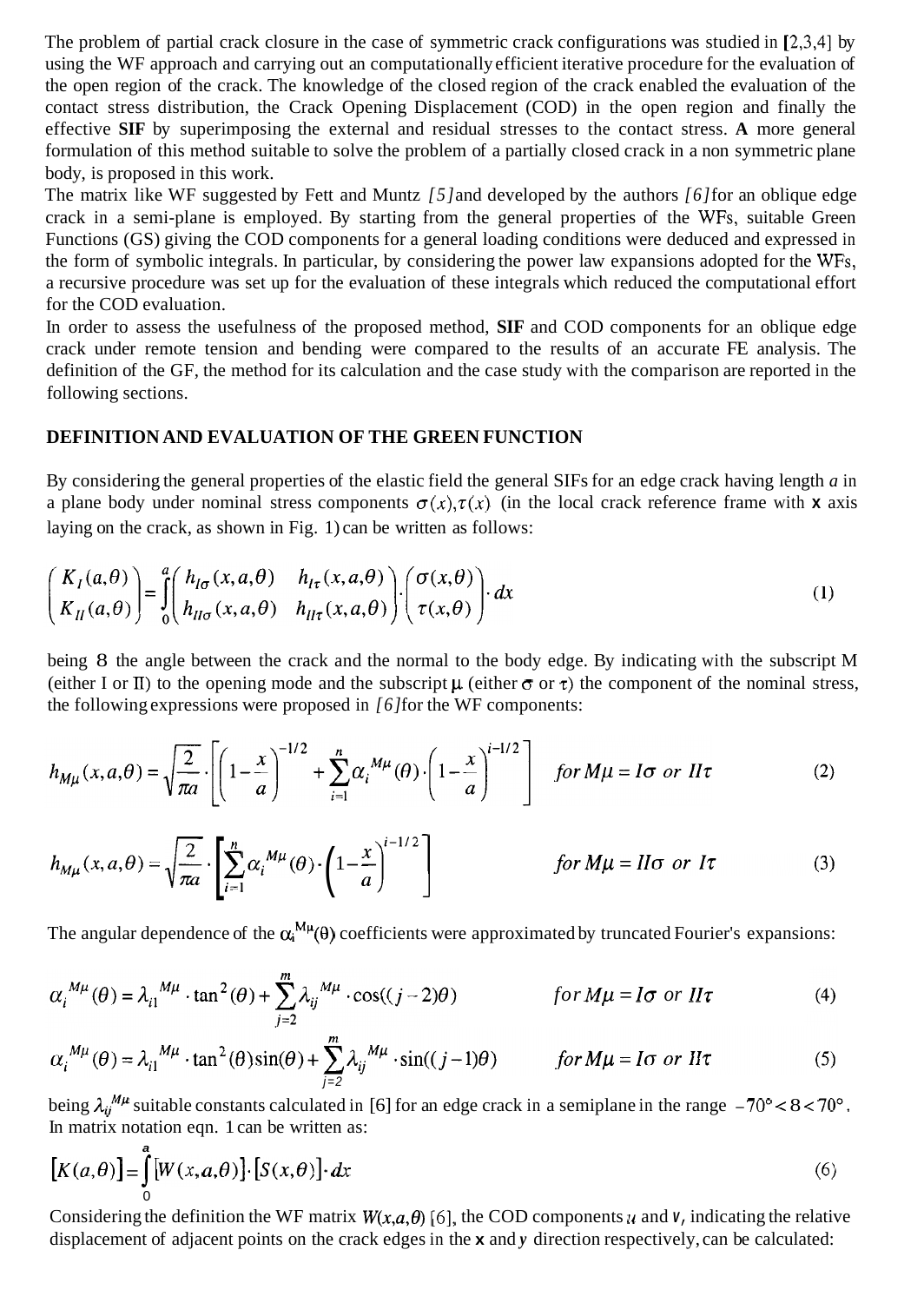$$
v(x,a,\theta) = \frac{2}{H} \int_{x}^{a} \left[ h_{l\sigma}(x,b,\theta) \cdot K_{l}(b,\theta) + h_{ll\sigma}(x,b,\theta) \cdot K_{ll}(b,\theta) \right] db
$$
  

$$
u(x,a,\theta) = \frac{2}{H} \int_{x}^{a} \left[ h_{l\tau}(x,b,\theta) \cdot K_{l}(b,\theta) + h_{ll\tau}(x,b,\theta) \cdot K_{ll}(b,\theta) \right] db
$$
 (8)

where *H* is equal to E (Young Modulus) for plane stress and  $E/(1-v^2)$  for plane strain. For a particular angle, after introducing the expressions (1) for  $K_I$  and  $K_{II}$ , eqn. 7 and 8 become:

$$
v(x,a) = \frac{2}{H} \cdot \int_{x}^{a} \left[ \int_{0}^{b} h_{l\sigma}(x,b) \cdot [h_{l\sigma}(x',b) \cdot \sigma(x') + h_{l\tau}(x',b) \cdot \tau(x')] dx' \right] db
$$
  
+ 
$$
\frac{2}{H} \cdot \int_{x}^{a} \left[ \int_{0}^{b} h_{l\sigma}(x,b) \cdot [h_{l\sigma}(x',b) \cdot \sigma(x') + h_{l\tau}(x',b) \cdot \tau(x')] dx' \right] db
$$
  

$$
u(x,a) = \frac{2}{H} \cdot \int_{x}^{a} \left[ \int_{0}^{b} h_{l\tau}(x,b) \cdot [h_{l\sigma}(x',b) \cdot \sigma(x') + h_{l\tau}(x',b) \cdot \tau(x')] dx' \right] db
$$
  
+ 
$$
\frac{2}{H} \cdot \int_{x}^{a} \left[ \int_{0}^{b} h_{l\tau}(x,b) \cdot [h_{l\sigma}(x',b) \cdot \sigma(x') + h_{l\tau}(x',b) \cdot \tau(x')] dx' \right] db
$$
  
(10)

**As** suggested in *[5]* the order of integration can be changed as follows:

$$
v(x,a) = \frac{2}{H} \cdot \int_{0}^{a} \left[ \int_{\max(x,x')}^{a} [h_{1\sigma}(x,b) \cdot h_{1\sigma}(x',b) + h_{2\sigma}(x,b) \cdot h_{2\sigma}(x',b)] \cdot \sigma(x') \cdot db \right] \cdot dx'
$$
  
+ 
$$
\frac{2}{H} \cdot \int_{0}^{a} \left[ \int_{\max(x,x')}^{a} [h_{1\sigma}(x,b) \cdot h_{1\tau}(x',b) + h_{2\sigma}(x,b) \cdot h_{2\tau}(x',b)] \cdot \tau(x') \cdot db \right] \cdot dx'
$$
  
+ 
$$
u(x,a) = \frac{2}{H} \cdot \int_{0}^{a} \left[ \int_{\max(x,x')}^{a} [h_{1\tau}(x,b) \cdot h_{1\sigma}(x',b) + h_{2\tau}(x,b) \cdot h_{2\sigma}(x',b)] \cdot \sigma(x') \cdot db \right] \cdot dx'
$$
  
+ 
$$
\frac{2}{H} \cdot \int_{0}^{a} \left[ \int_{\max(x,x')}^{a} [h_{1\tau}(x,b) \cdot h_{1\tau}(x',b) + h_{2\tau}(x,b) \cdot h_{2\tau}(x',b)] \cdot \tau(x') \cdot db \right] \cdot dx'
$$
  
(12)

From eqns. 11 and 12 a matrix-like formulation of the GFs  $G(x,x')$  can be deduced, whose terms can be expressed as symbolic integrals:

$$
G_{\nu\sigma}(x,x') = \int_{\max(x,x')}^{a} [h_{l\sigma}(x,b) \cdot h_{l\sigma}(x',b) + h_{2\sigma}(x,b) \cdot h_{2\sigma}(x',b)] db
$$
\n(13)

$$
G_{v\tau}(x, x') = \int_{\max(x, x')}^{a} [h_{l\sigma}(x, b) \cdot h_{l\tau}(x', b) + h_{2\sigma}(x, b) \cdot h_{2\tau}(x', b)] db
$$
 (14)

$$
G_{u\sigma}(x, x') = \int_{\max(x, x')}^{a} [h_{1\tau}(x, b) \cdot h_{1\sigma}(x', b) + h_{2\tau}(x, b) \cdot h_{2\sigma}(x', b)] db
$$
 (15)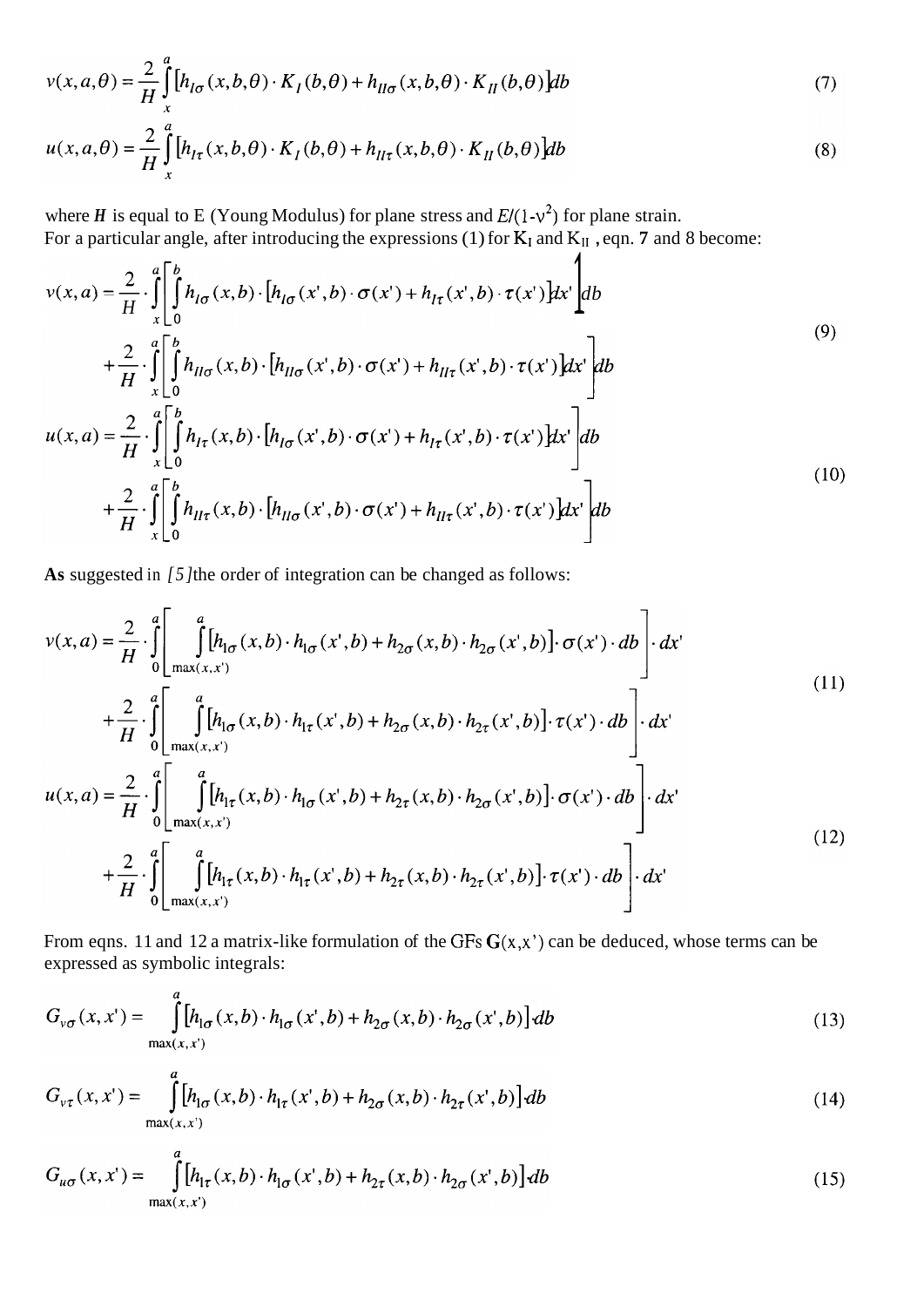$$
G_{u\tau}(x, x') = \int_{\max(x, x')}^{a} [h_{1\tau}(x, b) \cdot h_{1\tau}(x', b) + h_{2\tau}(x, b) \cdot h_{2\tau}(x', b)] db
$$
 (16)

These terms can be written in compact in matrix notation:

$$
G(x,x') = \begin{bmatrix} G_{\nu\sigma}(x,x') & G_{\nu\tau}(x,x') \\ G_{\mu\sigma}(x,x') & G_{\mu\tau}(x,x') \end{bmatrix} = \int_{\max(x,x')}^{a} [W(x,b)] \cdot [W(x',b)] db \tag{17}
$$

eventually giving the COD components for any loading condition:

$$
\begin{bmatrix} v(x,a) \\ u(x,a) \end{bmatrix} = \frac{2}{H} \cdot \int_{0}^{a} [G(x,x')] \cdot S(x') \cdot dx'
$$
 (18)

By introducing the expression of the WFs, the following expressions hold:

$$
G_{\nu\sigma}(x,x') = \frac{2}{\pi} \cdot \sum_{k,j=0}^{n} \left( \alpha_{(I\sigma)k} \cdot \alpha_{(I\sigma)j} + \alpha_{(II\sigma)k} \cdot \alpha_{(II\sigma)j} \right) \int_{\max(x,x')}^{a} \frac{1}{b} \cdot \left( 1 - \frac{x}{b} \right)^{\left\lfloor \frac{k-1}{2} \right\rfloor} \cdot \left( 1 - \frac{x'}{b} \right)^{\left\lfloor \frac{j-1}{2} \right\rfloor} db \tag{19}
$$

$$
G_{v\tau}(x,x') = \frac{2}{\pi} \cdot \sum_{k,j=0}^{n} \left( \alpha_{(I\sigma)k} \cdot \alpha_{(I\tau)j} + \alpha_{(II\sigma)k} \cdot \alpha_{(II\tau)j} \right) \int_{\max(x,x')}^{a} \frac{1}{b} \cdot \left( 1 - \frac{x}{b} \right)^{\left(\frac{x-1}{2}\right)} \cdot \left( 1 - \frac{x'}{b} \right)^{\left(\frac{1}{2}\right)} \, db \tag{20}
$$

$$
G_{u\sigma}(x,x') = \frac{2}{\pi} \cdot \sum_{k,j=0}^{n} \left( \alpha_{(1\tau)k} \cdot \alpha_{(1\sigma)j} + \alpha_{(1\tau)k} \cdot \alpha_{(1\sigma)j} \right) \int_{\max(x,x')}^{a} \frac{1}{b} \cdot \left( 1 - \frac{x}{b} \right)^{\left\lfloor \frac{k-j}{2} \right\rfloor} \cdot \left( 1 - \frac{x'}{b} \right)^{\left\lfloor \frac{j-j}{2} \right\rfloor} db \tag{21}
$$

$$
G_{u\tau}(x,x') = \frac{2}{\pi} \cdot \sum_{k,j=0}^{n} \left( \alpha_{(I\tau)k} \cdot \alpha_{(I\tau)j} + \alpha_{(II\tau)k} \cdot \alpha_{(II\tau)j} \right) \cdot \int_{\max(x,x)}^{a} \frac{1}{b} \cdot \left( 1 - \frac{x}{b} \right)^{\left(\frac{x}{2}\right)} \cdot \left( 1 - \frac{x'}{b} \right)^{\left(\frac{y}{2}\right)} db \tag{22}
$$

All these terms can be calculated by solving the following  $(n+1)x(n+1)$  integrals:

$$
I_{kj}(x, x') = \int_{\max(x, x)}^{a} \frac{1}{b} \cdot \left(1 - \frac{x}{b}\right)^{k - \frac{1}{2}} \cdot \left(1 - \frac{x'}{b}\right)^{j - \frac{1}{2}} db \qquad k, j, = 0, n
$$
 (23)

Considering the power law expansion proposed in [6] for the WFs, being n=4,25 integrals have to be solved. A recursive approach was adopted in order to obtain a symbolic solution *[7].* 

#### **USE OF THE GREEN FUNCTIONS FOR SOLVING THE CONTACT PROBLEM**

Knowing the GFs, the COD components can be determined at any location of the crack for any loading condition by eqn. (18) when the nominal stress components  $\sigma(x)$  and  $\tau(x)$  are known on the crack edge. Starting from this basis the problem of crack closure can be faced in an efficient way by using the procedure proposed in [3] for a symmetrical crack configuration. In the case of an oblique crack, the problem appears more complex as: a mixed cracking mode is expected, both *u* and **v** COD components have to be evaluated and a coupling effect is active between normal stresses and tangential displacements and viceversa.

In order to simplify the definition of the problem and to reduce the number of parameters, an ideal frictionless condition was assumed on the contact zone even though the method can take account of the friction in a more general case. Moreover the closed portion of the crack was assumed to be an interval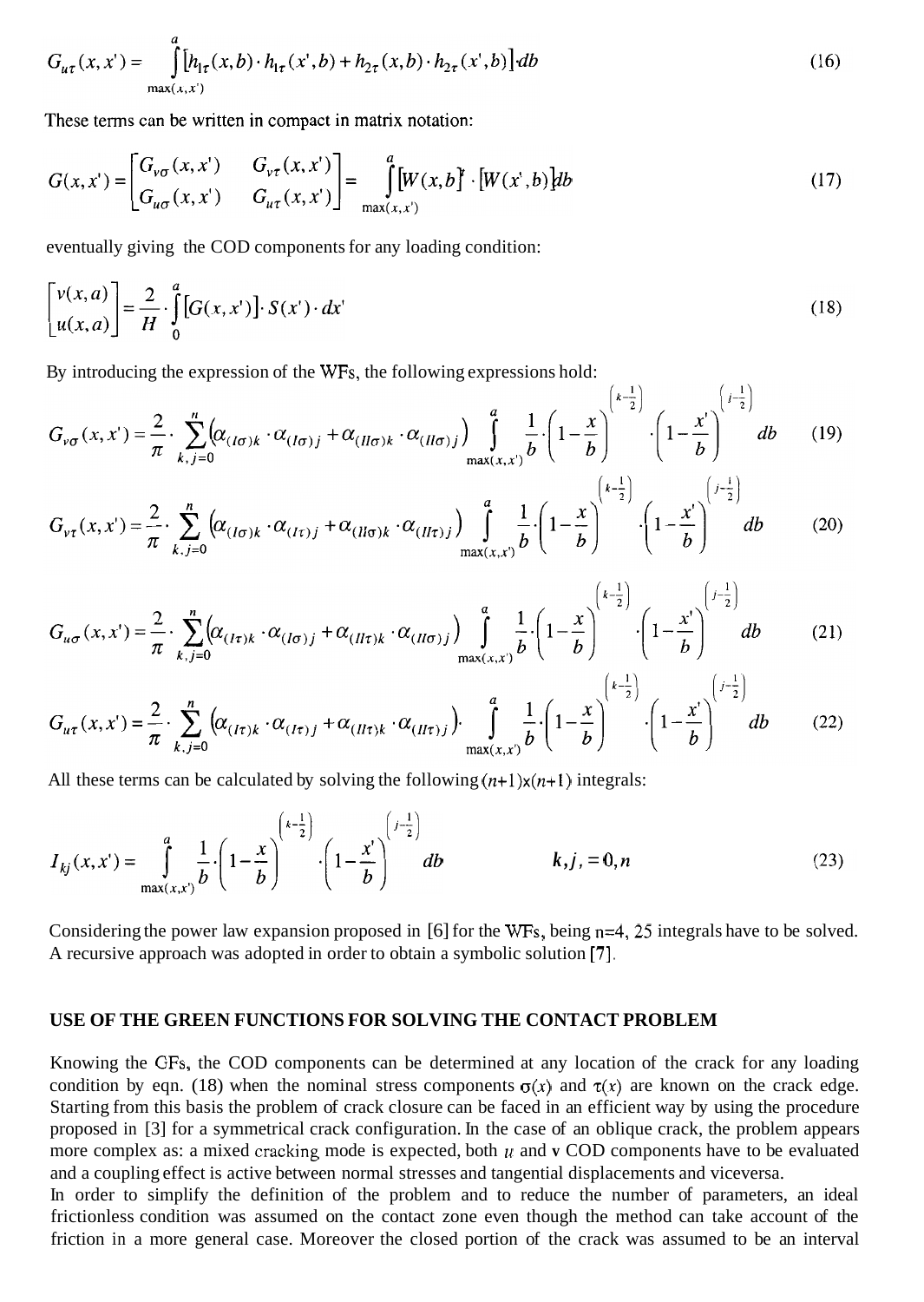starting from the crack mouth and having (unknown) extension  $x_c$ . Also this hypothesis can be dropped for a general problem with several contact zones without requiring significant differences in the solving algorithm. The following properties for the COD components and the contact pressure  $p(x,a)$  have to be fulfilled for the analysed condition:

$$
COD(x, a, \theta): \begin{cases} v(x, a, \theta) = 0 & \text{for} \quad 0 \le x \le x_c \\ v(x, a, \theta) \ge 0 & \text{for} \quad x, \le x \le a \\ u(x, a, \theta) = any \text{ value} & \text{for} \quad 0 \le x \le a \end{cases}
$$
(24)

$$
p(x, a, \theta) : \begin{cases} \ge 0 & \text{for} & 0 \le x \le x_c \\ = 0 & \text{for} & x_c \le x \le a \end{cases}
$$
 (25)

The crack was subdivided in m  $(=100)$  contiguous intervals. A set of  $2mx2m$  influence coefficients was calculated by applying eqn. (18) which represent the averaged COD on the any segment due to a unit normal stress and to a unit tangential stress applied at any other segment. A matrix [M] composed by *4 mxm*  symmetric sub-matrices was defined as follows:

$$
M = \begin{bmatrix} v & component & of & COD) & (v & component & of & COD) \\ due & to & \sigma_{k(n)} = 1 & \cdots & due & to & \tau_{k(n)} = 1 \\ u & component & of & COD) & u & component & of & COD) \\ due & to & \sigma_{k(n)} = 1 & \cdots & due & to & \tau_{k(n)} = 1 \end{bmatrix} \tag{26}
$$

As a consequence for any nominal stress distribution, represented by a vector  $|\overline{S}|$  of stress components applied on the segments, the averaged COD vector  $\overline{COD}$  can be obtained by:

$$
\left[\overline{ COD}\right] = \left[M \right] \left[\overline{S}\right] \tag{27}
$$

In order to determine the effective extension of the open zone, an iterative procedure can be carried out starting from a tentative value of the extension of crack closure  $(m<sup>r</sup>$ of the m segment in which the crack has been subdivided). By applying the principle of superposition the following equations hold:

$$
v(x_h) = \sum_{k=1}^{m'} p_k \cdot \int_{x_k}^{x_{k+1}} G_{\nu\sigma}(x_h, x') \cdot dx' + \sum_{k=1}^{m} \left[ \sigma_k \cdot \int_{x_k}^{x_{k+1}} G_{\nu\sigma}(x_h, x') \cdot dx' + \tau_k \cdot \int_{x_k}^{x_{k+1}} G_{\nu\tau}(x_h, x') \cdot dx' \right]
$$
(28)

$$
u(x_h) = \sum_{k=1}^{m'} p_k \cdot \int_{x_k}^{x_{k+1}} G_{u\sigma}(x_h, x') \cdot dx' + \sum_{k=1}^{m} \left[ \sigma_k \cdot \int_{x_k}^{x_{k+1}} G_{u\sigma}(x_h, x') \cdot dx' + \tau_k \cdot \int_{x_k}^{x_{k+1}} G_{u\tau}(x_h, x') \cdot dx' \right]
$$
(29)  

$$
h = 1, \dots, m
$$

A system of 2m linearly independent equations was written, whose unknowns are:  $\mathbf{m}^t$  values of  $p(x,a)$ ,  $(\mathbf{m}$ *m')* values of **v** and m values of *u.* 

The system has to solved by changing *m'* until the obtained solution fulfil the condition *(24)* and *(25).* 

## **AN APPLICATIVE EXAMPLE**

In order to demonstrate the usefulness of the described procedure, a typical problem of partial closure was faced: SIFs and COD components for oblique edge cracks in a semiplane under remote tension and bending were calculated (Fig. 1).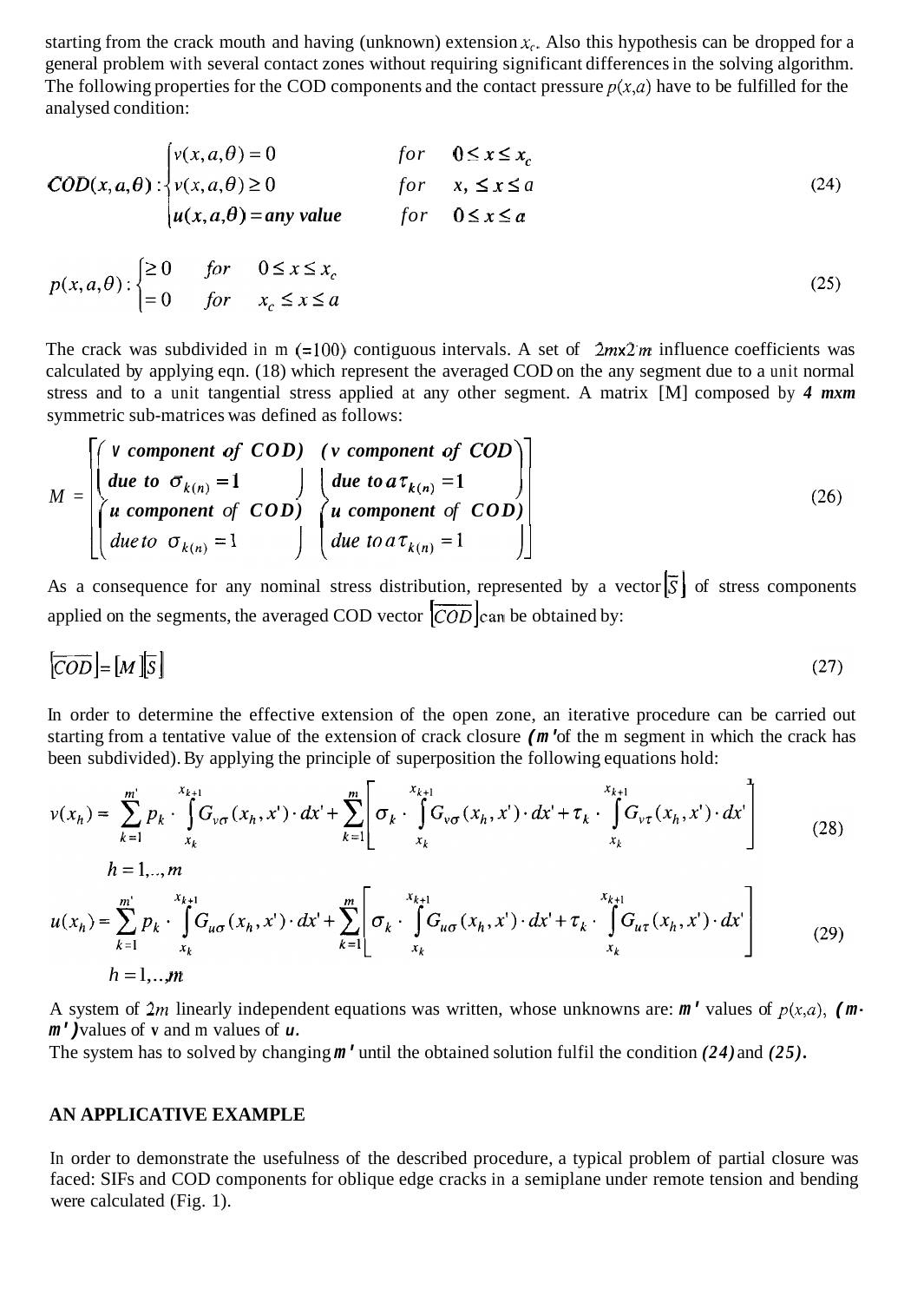

Fig. 1: Load systems used in the analysis

The nominal stress was chosen in order to produce a partial frictionless closure of the crack in the mouth region. The nominal stress resolved on the crack coordinate system can be written as follows:

$$
\sigma = \left[\sigma_A + (\sigma_B - \sigma_A) \cdot \frac{x}{a}\right] \cdot \frac{1 + \cos(2\theta)}{2} \qquad \tau = \left[\sigma_A + (\sigma_B - \sigma_A) \cdot \frac{x}{a}\right] \cdot \frac{\sin(2\theta)}{2} \tag{30}
$$

COD *(v* component) and contact pressure along the crack are shown in figures 2 and 3 for two inclination angles. The dimensionless coordinate  $\xi = x/a$  was introduced for the position and the nominal normal stress range resolved on the crack coordinate system  $\Delta\sigma$  was uses for normalizing the COD components and the contact pressure.

Both the angular positions were studied by accurate FE analyses, using the model set up for the evaluation of the WFs reported in [7,8]. The model was developed by the Ansys5.3 computer program using linear elastic 8-nodes iso-parametric plane strain elements. In order to reproduce a virtually semi-infinite cracked plate a sub-modelling technique was adopted. Point to surface contact elements were introduced to simulate the crack closure.

The SlFs obtained by the FE analyses are compared to those obtained by the proposed approach in table l. In any analysed condition and for any component a very good mutual agreement can be observed. In [table 1](#page--1-0) also the values calculated without taking into account of the contact pressure are reported (subscript *lin*) thus showing the strong effect produced on the effective SIFs by the contact pressure.

|             | $\theta = 0^{\circ}$                      |                                            | $\theta = 30^{\circ}$                     |                                            |                                                                                         |            |
|-------------|-------------------------------------------|--------------------------------------------|-------------------------------------------|--------------------------------------------|-----------------------------------------------------------------------------------------|------------|
|             | $K_{\text{lin}}/(\Delta \sigma \sqrt{a})$ | $K_{\text{left}}/(\Delta \sigma \sqrt{a})$ | $K_{\text{lin}}/(\Delta \sigma \sqrt{a})$ | $K_{\text{left}}/(\Delta \sigma \sqrt{a})$ | $ K_{\text{Iliin}}/(\Delta \sigma \sqrt{a})  K_{\text{Ileft}}/(\Delta \sigma \sqrt{a})$ |            |
| <b>FEM</b>  | 0.1006                                    | 0.2883                                     | $-0.1265$                                 | 0.1891                                     | $ 0.1629\rangle$                                                                        | $-0.04550$ |
| <b>WFs</b>  | 0.1016                                    | 0.2888                                     | $-0.1271$                                 | 0.1899                                     | 0.1622                                                                                  | $-0.04588$ |
| diff. $(%)$ | 0.99                                      | 0.17                                       | 0.47                                      | 0.42                                       | 0.43                                                                                    | 0.83       |

Tab. l: SIFs obtained by FE analysis and by the proposed method.

The agreement between FE and the proposed method can be appreciated in the [figure](#page--1-0) 4 and *5* too, in which a contact pressure and the COD components are compared respectively. Continuos lines refer to the proposed solution while symbols to the FE solutions. Relative differences are within a few per cent.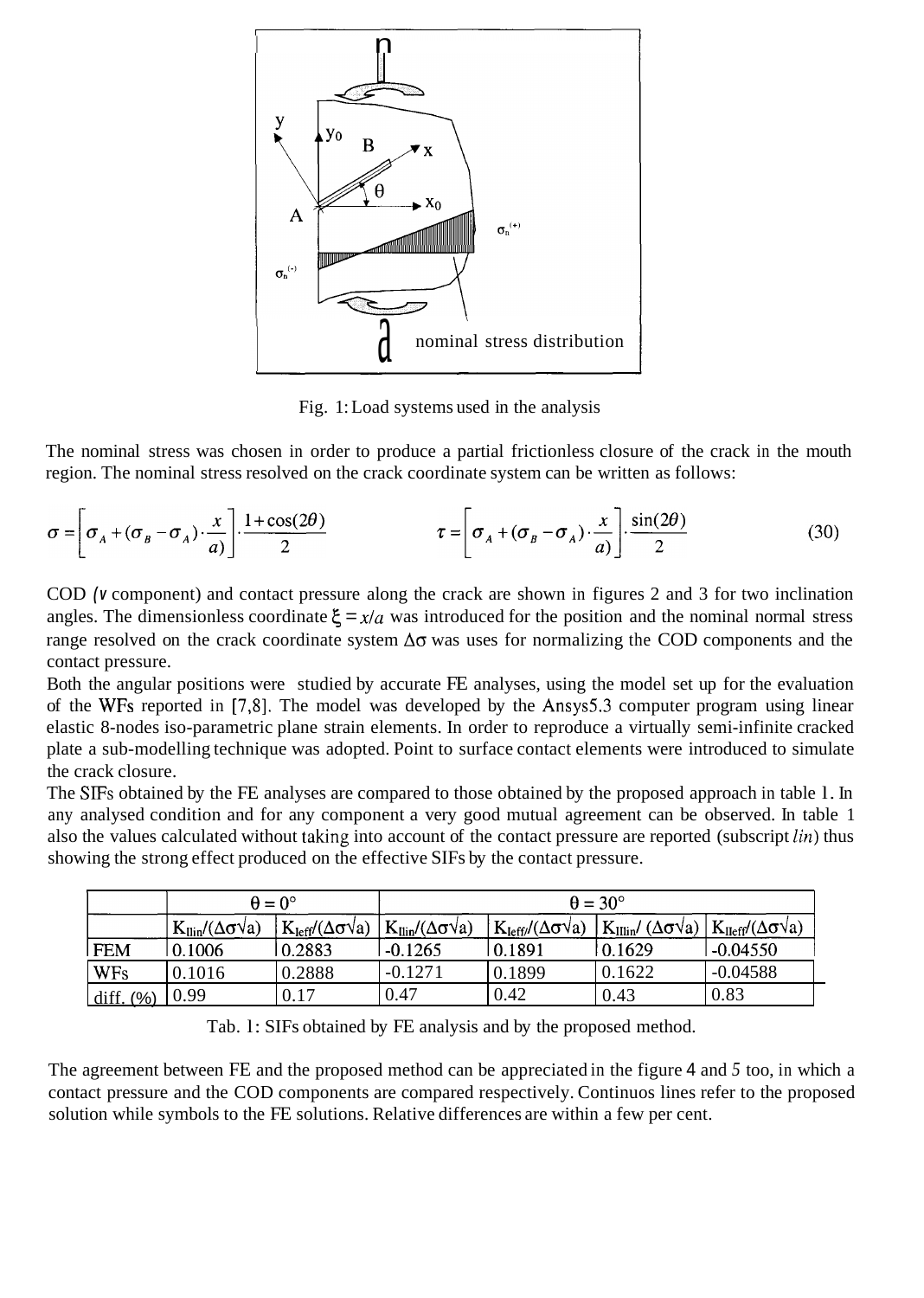

Fig. 2:Contact stress and COD function versus the position for a partially closed crack with  $\theta=0^{\circ}$ 



Fig. 3:Contact stress and COD function versus the position for a partially closed crack with *8=30°* 



Fig. 4: comparison between contact pressure calculated by FEM (symbols) and WF method (solid line)

The proposed applicative example proved the usefulness of the method based on the WFs and GFs approach. This method appears very effective for the calculation of contact pressure distribution, COD components and effective SIFs, as the accuracy is comparable to that obtainable with an accurate FE analysis and the computational effort is much smaller The frictionless contact hypothesis can be easily removed and more complex problems can be faced without introducing significant modifications.